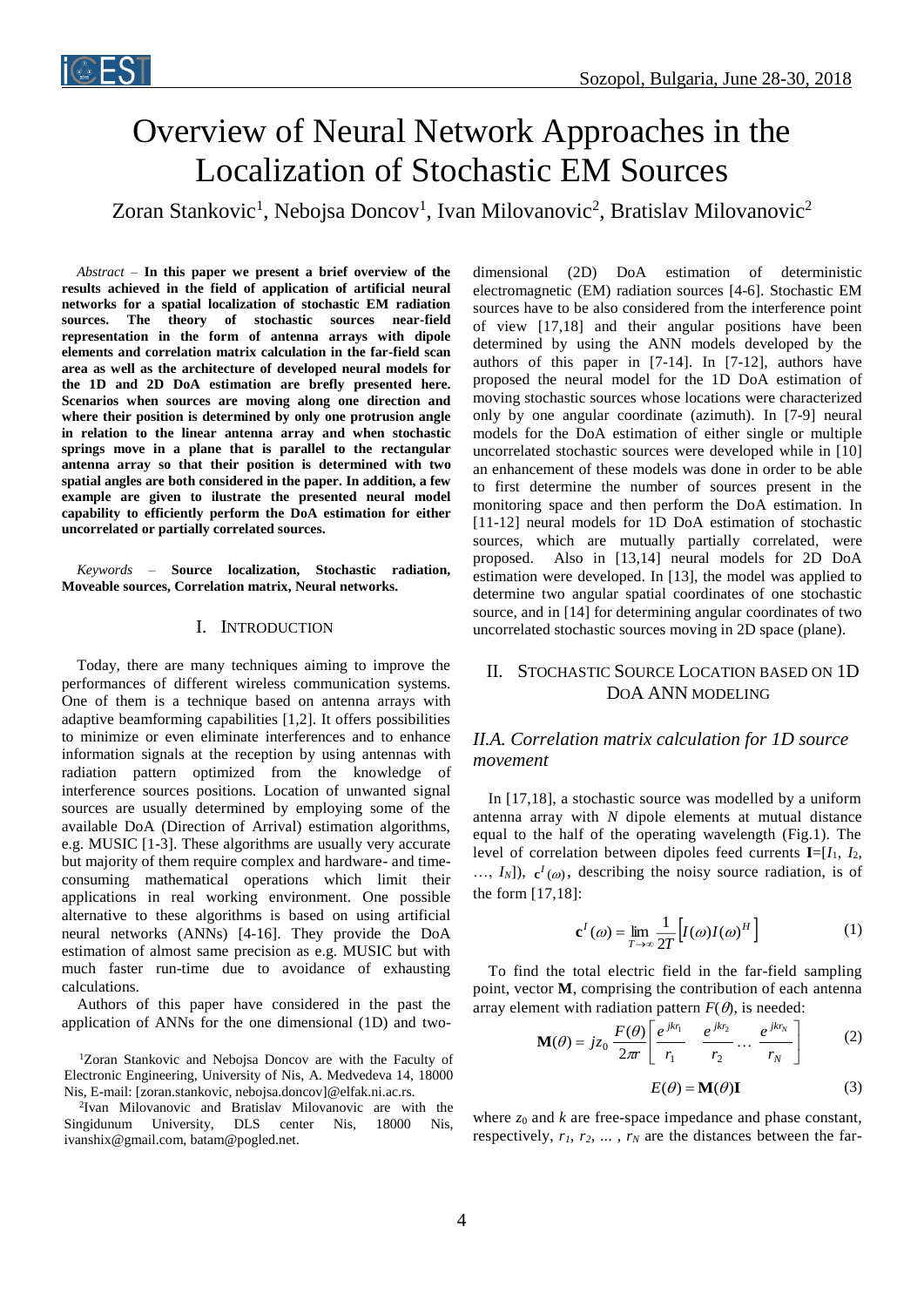

field sampling point and antenna array elements and  $E(\theta)$  is the total electric field intensity in sampling point in far-field positioned at angle  $\theta$  in azimuth plane with the respect to the first element of antenna array. If there are *M* sampling points in the far-field, then notation *ri,m*, representing the distance between *i*-th element  $(1 \le i \le N)$  in the antenna array and *m*-th sampling point in the far-field  $(1 \le m \le M)$  (see Fig. 1), can be used. Position of these points  $(Y_1 Y_2, ..., Y_M)$  in the far-field, is described by the azimuth plane angles  $(\theta_l)$ ,  $(\theta)$ , ... ,  $(\theta_M)$ , determined as previously said with the respect to the first element of antenna array. The correlation matrix of signals sampled at these points can be calculated as:

$$
\mathbf{C}_{E}[i, j] = \mathbf{M}(\theta_{i})\mathbf{c}^{I}\mathbf{M}(\theta_{j})^{H}
$$
  
\n $i = 1,..., M \quad j = 1,..., M$  (4)



Figure 1: The position of stochastic source in azimuth plane with respect to the location of EM field sampling points in the far-field scan area [8].

For the multiple stochastic sources in the azimuth plane, the level of EM field and the elements of correlation matrix  $C<sub>E</sub>$  in particular far-field sampling point, are calculated by the superposition of radiation field from all sources. If there are *S* stochastic sorces, then the vector M has a form [8]:

$$
\mathbf{M}(\theta) = jz_0 \frac{F(\theta)}{2\pi} \cdot \left[ \frac{e^{jkr_1^{(1)}}}{r_1^{(1)}} \cdots \frac{e^{jkr_N^{(2)}}}{r_N^{(1)}} \frac{e^{jkr_1^{(2)}}}{r_1^{(2)}} \cdots \frac{e^{jkr_N^{(2)}}}{r_N^{(2)}} \cdots \frac{e^{jkr_N^{(S)}}}{r_1^{(S)}} \cdots \frac{e^{jkr_N^{(S)}}}{r_N^{(S)}} \right] (5)
$$

where  $r_i^{(j)}$  is the distance between *i*-th element in antenna array, representing *j*-th stochastic source, and the sampling point in far-field, while the feed currents vector is:

$$
\mathbf{I} = \left[ I_1^{(1)} \dots I_N^{(1)} I_1^{(2)} \dots I_N^{(2)} \dots I_1^{(S)} \dots I_N^{(S)} \right] \tag{6}
$$

where  $I_i^{(j)}$  is the feed current of *i*-th element in antenna array representing *j*-th stochastic source [8].

By using Eqs.(3-6), the EM field in the sampling point in the far-field, as well as the elements of correlation matrix  $C_E$ 

can be obtained. In addition, if unknown, matrix  $c^I(\omega)$  can be determined by measuring the electric field in the nearfield of stochastic source [8].

### *II.B. Neural model for 1D DoA estimation*

The neural model, based on MLP ANN, is trained to extract information about position of *S* stochastic sources in azimuth plane from the correlation matrix  $C_F$  [8]:

$$
\mathbf{\theta} = f(\mathbf{C}_E) \tag{7}
$$

In Eq.(7), vector  $\theta$  is azimuthal angle vector of stochastic sources,  $\theta = [\theta_1, \theta_2, ..., \theta_S]$ , while the elevation coordinates of radiation sources position are in this case neglected. The architecture of developed neural model is shown in Fig.2 and it can be represented as:

$$
\mathbf{y}_{l} = F(\mathbf{w}_{l}\mathbf{y}_{l-1} + \mathbf{b}_{l}) \quad l = 1,2 \tag{8}
$$

where  $\mathbf{y}_{l-1}$  vector describes the output of  $(l-1)$ -th hidden layer, **w***<sup>l</sup>* is a connection weight matrix among (*l*-1)-th and *l*th hidden layer neurons and  $\mathbf{b}_l$  is a vector containing biases of *l*-th hidden layer neurons [8].. *F* is the activation function of neurons in hidden layers and in this case it is a hyperbolic tangent sigmoid transfer function:



Figure 2: Architecture of MLP neural model for 1D DOA estimation of stochastic EM source signal in azimuth plane [8]

In order to perform mapping it is sufficient to take only the first column of correlation matrix and therefore  $y_0$  =  $[Re\{C_E[1,1]\}$  *Im* $\{C_E[1,1],...,Re\{C_E[1,M]\}$  *Im* $\{C_E[1,M]\}$ . Also,  $\theta$  is given as  $\theta = w_3y_2$  where  $w_3$  is a connection weight matrix between neurons of last hidden layer and neurons in output layer [8].. The optimization of weight matrices and biases values during the training allows ANN to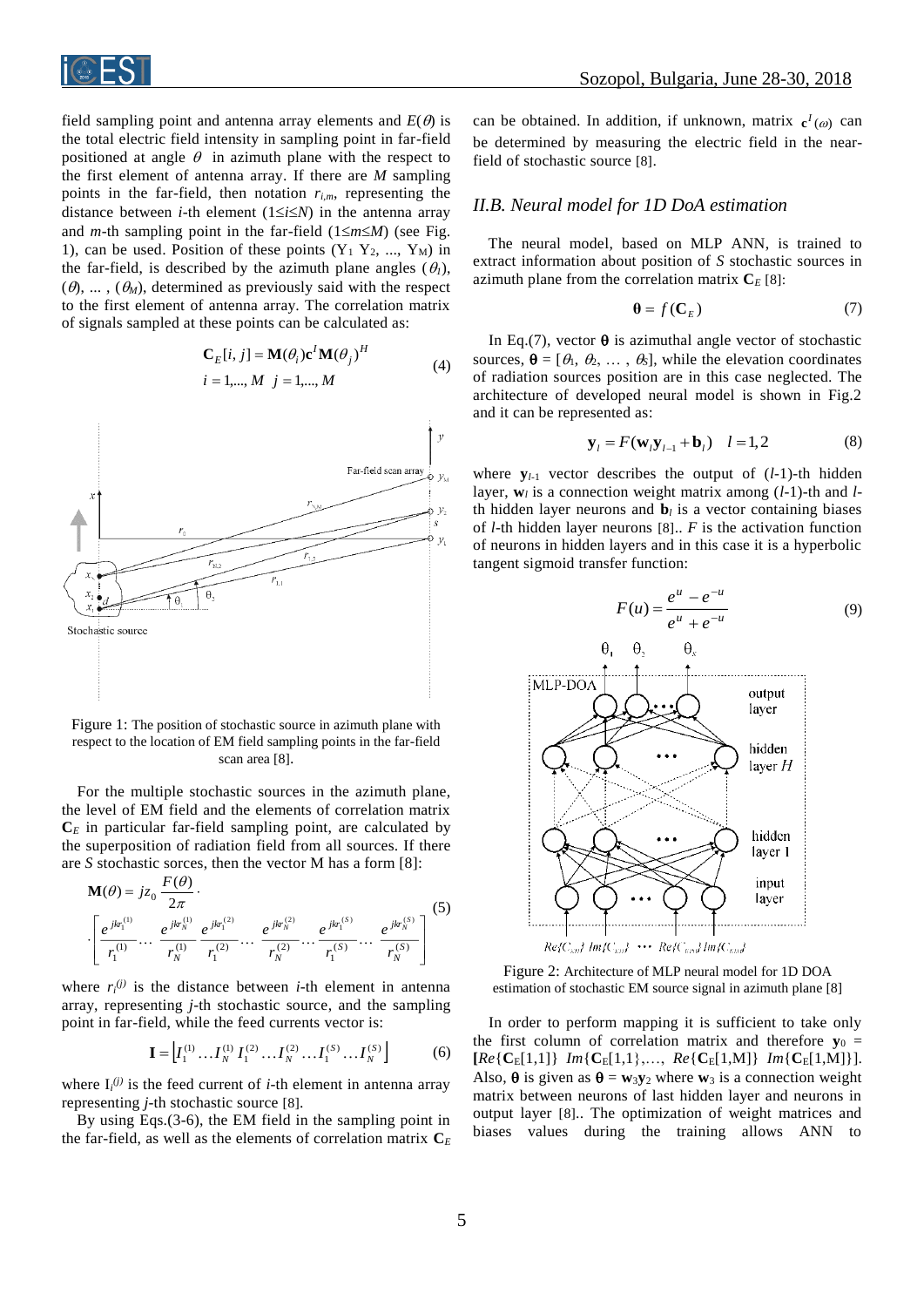

approximate the mapping with the wanted accuracy. The general designation for the MLP neural model is MLP*H*-*N1*-  $\ldots$ -*N*<sub>*i*</sub>- $\ldots$ -*N*<sub>H</sub> where *H* is the total number of hidden layers used MLP network, while  $N_i$  is the total number of neurons in the *i*-th hidden layer.

# *II.C. 1D DoA estimation - modelling results for uncorrelated sources*

The application of neural model for the 1D DoA estimation of uncorrelated stochastic sources will be illustrated here on the example of two moveable sources (*S*=2). The training of ANN is conducted when there are four equidistant sampling points (*M*=4) in the far-field scan area, at the mutual distance  $d = \lambda/2$ , located 100 m from stochastic sources (Table I) [8]. Angular position in the azimuth plane of two sources at arbitrary angle distance will be determined from the correlation matrix information in the far field scan area. Each of two stochastic sources is described by antenna array with four dipole elements (*N*=4). The feed currents of four dipole elements are mutually uncorrelated so that  $c^I$  is the unit diagonal matrix. By using Eqs.(4-5) for *N*=4 and *M*=4, 861 and 276 uniformly distributed samples are generated for training and testing, respectively, in the range  $[-80^{\circ} 80^{\circ}]$  at the working frequency of 7.5 GHz. Levenberg-Marquartd method with prescribed accuracy of  $10^{-4}$  is used as a training algorithm. The testing results for six MLP models with the lowest average case error are shown in Table II, and MLP2-16-8 is chosen as representative neural model.

TABLE I THE VALUES OF PARAMETERS USED IN SAMPLING PROCESS [8].

| Frequency                                          | $f = 7.5$ GHz            |
|----------------------------------------------------|--------------------------|
| Number of sources                                  | $S = 2$                  |
| Number of antenna array<br>elements per one source | $N=4$                    |
| Sampling points distance<br>from source trajectory | $r_0 = 100 \text{ m}$    |
| Number of sampling<br>points                       | $M = 4$                  |
| Mutual distance of the<br>sampling points          | $s = \lambda/2$ (0.02 m) |

TABLE II TESTING RESULTS FOR SIX MLP NEURAL MODELS WITH THE BEST AVERAGE ERRORS STATISTICS [8].

| MLP model    | WCE [%] | ACE [%] |
|--------------|---------|---------|
| MLP2-16-8    | 1.81    | 0.42    |
| MLP2-14-14   | 2.26    | 0.42    |
| MLP2-18-14   | 2.67    | 0.39    |
| $MLP2-20-10$ | 2.71    | 0.38    |
| MLP2-16-16   | 3.27    | 0.39    |
| MLP2-16-11   | 3.76    | 0.41    |

The neural model simulation of testing samples set shows a very good agreement between the output values of neural model and referent azimuth values for two sources (Fig.3 and Fig.4) [8]. In addition, a good agreement with results obtained by MUSIC algorithm can be observed.



Figure 3: Comparison of MLP2-16-8 model output 1 (azimuth of source 1) with MUSIC and referent azimuth values [8].



Figure 4: Comparison of MLP2-16-8 model output 2 (azimuth of source 2) with MUSIC and referent azimuth values [8].

## *II.D. 1D DoA estimation - modelling results for partially correlated sources*

MLP neural model, whose architecture was presented in II.A section, can be also applied for 1D DoA estimation of partially correlated stochastic sources. This capability will be illustrated for two EM sources (*S*=2) that independently move along linear trajectory distant  $r_0 = 100$  m from the antenna array, with whom the signal is sampled at frequency  $f = 28$  GHz [11]. Each stochastic source is represented by a dipole (*N*=1) whose axis is normal on the azimuthal plane.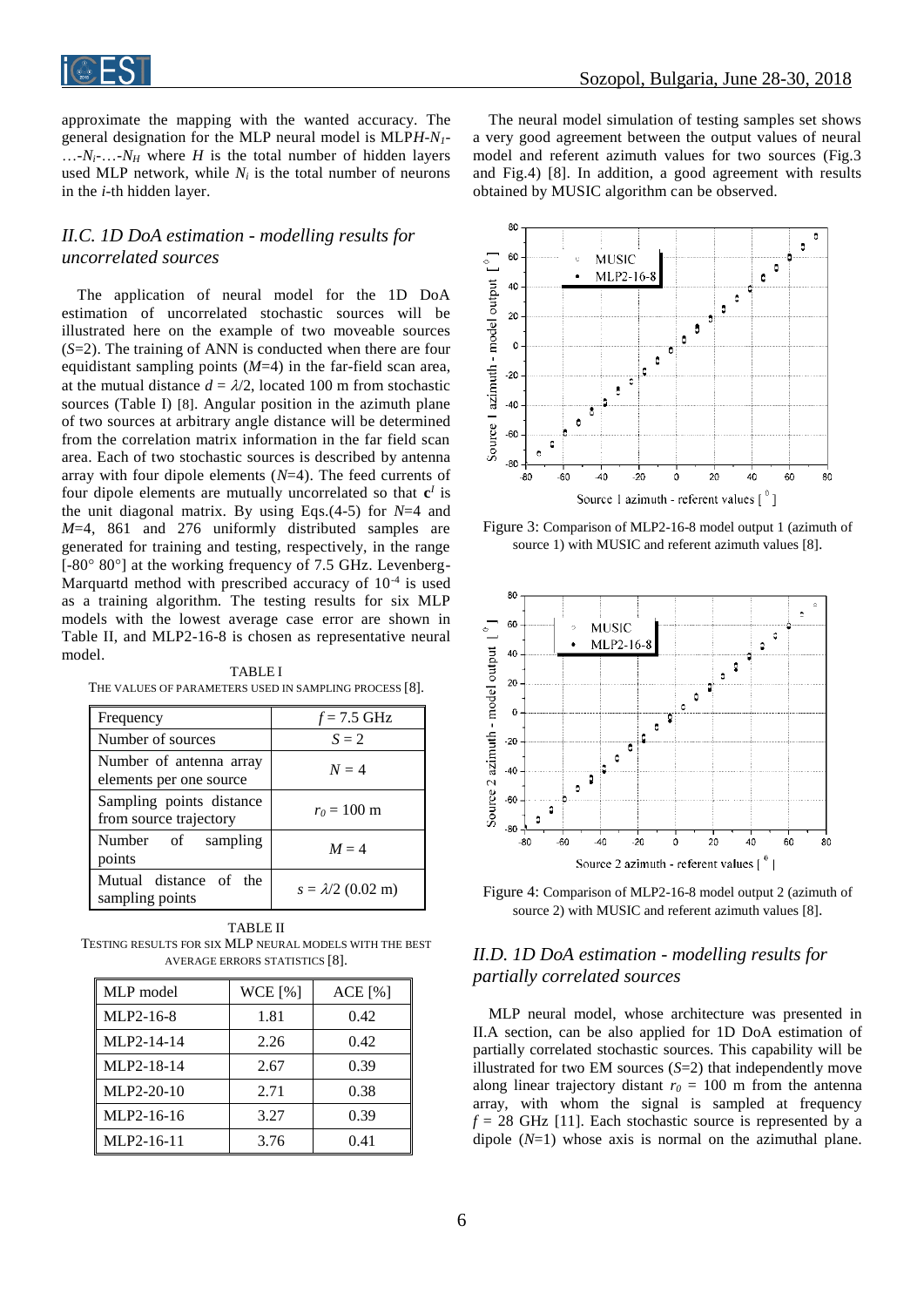

The scanning width of antenna array in the azimuth is  $[-30^\circ]$  $30^\circ$ ]. Partial correlation between sources is:

$$
\mathbf{c}^{I} = \begin{bmatrix} 1 & c_{12}^{I} \\ c_{21}^{I} & 1 \end{bmatrix}
$$
 (10)

where  $c = c_{12}^I = c_{21}^I$  is in the range  $0.05 \le c \le 0.8$  [11. If sources are uncorrelated then *c* is equal to zero. For partially correlated and uncorrelated cases we generated separate sample sets for network training and testing, while using common parameters of sampling that are given in Table III [11].

For training and testing samples generation we use relations (4) and (5) that establish inverse mapping from that of the MLP DoA model

$$
\mathbf{C}_E^t = f_{DoA}^{-1}(\theta_1^t, \theta_1^t, c)
$$
 (11)

Samples for neural network training and testing are given in the format  $\{(\mathbf{x}^t(\theta^t), \theta^t, c^t), \theta^t, \theta^t, \theta^t)\}$ , where  $\mathbf{x}^t$  is vector of input model values  $\mathbf{x}^t = [Re\{C_E^t[1,1]\},..., Re\{C_E^t[1,M]\},$  $Im\{C_E^t[1,1]\},...,Im\{C_E^t[1,M]\}\}^T$ . For each element of vector **x**<sup>t</sup> we used uniform distribution of samples for azimuth angles of radiation source location and correlation of the form  $[\theta^t_{min}]$ :  $\theta_{\text{step}}^t : \theta_{\text{max}}^t$  and  $[c_{\text{min}}^t : c_{\text{step}}^t : c_{\text{max}}^t]$ , where  $\theta_{\text{min}}^t$  [°] and  $c_{\text{min}}^t$ represent the lowest limit of distribution,  $\theta_{\text{max}}^{\text{t}}$  [°] and  $c_{\text{max}}^{\text{t}}$ represent the highest limit of distribution, while  $\theta_{\text{step}}^t$  and  $c_{\text{step}}^t$ represent uniform sampling steps [11].

TABLE III THE VALUES OF PARAMETERS USED IN SAMPLING PROCESS [11]

| Frequency                                                 | $f = 28 \text{ GHz}$     |
|-----------------------------------------------------------|--------------------------|
| Number of sources                                         | $S = 2$                  |
| Number of antenna array<br>elements per one source        | $N=1$                    |
| Sampling points distance<br>from linear source trajectory | $r_0 = 100 \text{ m}$    |
| Number of sampling<br>antenna array sensors               | $M = 6$                  |
| Mutual distance of<br>the<br>antenna sensors              | $s = \lambda/2$ (5.4 mm) |

For neural model training and testing in the uncorrelated case the following sets were generated [11]:

TRAINING\_A set (28920 samples):

$$
\begin{cases}\n(\mathbf{x}^t (\theta_1^t, \theta_2^t, 0), \theta_1^t, \theta_2^t) | \\
\theta_1^t \in [-30: 0.25: 30], \theta_2^t \in [-30: 0.25: 30], \theta_1^t > \theta_2^t\n\end{cases}
$$
\n(12)

TEST\_A set (5050 samples):

$$
\begin{cases}\n(\mathbf{x}^{t}(\theta_{1}^{t}, \theta_{2}^{t}, 0), \theta_{1}^{t}, \theta_{2}^{t}) | \\
\theta_{1}^{t} \in [-30:0.6:30], \theta_{2}^{t} \in [-30:0.6:30], \theta_{1}^{t} > \theta_{2}^{t}\n\end{cases}
$$
\n(13)

For neural model training and testing in the partially correlated case the following sets were generated:

TRAINING\_B set (29280 samples):

$$
\begin{cases}\n(\mathbf{x}^{t}(\theta_{1}^{t}, \theta_{2}^{t}, c^{t}), \theta_{1}^{t}, \theta_{2}^{t})| \\
\theta_{1}^{t} \in [-30:1:30], \theta_{2}^{t} \in [-30:1:30], \theta_{1}^{t} > \theta_{2}^{t}, \\
c^{t} \in [0.05:0.05:0.8]\n\end{cases}
$$
\n(14)

TEST\_B set (3036 samples):

$$
\begin{cases}\n(\mathbf{x}^{t}(\theta_{1}^{t}, \theta_{2}^{t}, c^{t}), \theta_{1}^{t}, \theta_{2}^{t}) | \\
\theta_{1}^{t} \in [-30:2.7:30], \theta_{2}^{t} \in [-30:2.7:30], \theta_{1}^{t} > \theta_{2}^{t}, \\
c^{t} \in [0:0.07:0.8]\n\end{cases}
$$
\n(15)

Samples in the TRAINING\_A and TEST\_A sets were generated under conditions of uncorrelated radiation of two stochastic sources while the samples in the TRAINING\_B set are generated under conditions of partial correlation in the range  $0.05 \le c \le 0.8$ . Set TEST B contains samples that are generated also under variable radiation correlation in above range but also it has samples that are generated under no correlation. Different number of MLP ANNs with two hidden layers  $(H = 2)$  and different number of neurons in them (MLP2- $N_1$ - $N_2$ ,  $4 \leq N_1$ , $N_2 \leq 23$ ) were considered during the training, For the testing the values of worst case error (WCE) and average error (ACE) [4,5] were taken into account for model accuracy estimation.

After training the MLP neural models with the set TRAINING\_A, the results of the testing of the six models with lowest value of WCE on the set TEST\_A are shown in Table IV [11]. Figs. 5(a) and 5(b) [11] present a scattering diagram of MLP2-12-7 model on TEST\_A set (this model has shown lowest WCE on that set). It can be seen that all six models show high accuracy in source location estimation. But if in the network input we deliver samples that are generated with some source radiation correlation (set TEST\_B) then the models show a high WCE value or high imprecision in source location estimation. That may be seen also in Table IV [11] also from scattering diagram of MLP2-12-7 model on TEST\_B set (Figs 6(a) and 6(b)) [11].

TABLE IV TESTING RESULTS FOR SIX MLP NEURAL MODELS TRAINED ON TRAINING\_A SET WITH THE BEST AVERAGE ERRORS STATISTICS [11]

| MLP model   | TEST A set |         | TEST B set |         |
|-------------|------------|---------|------------|---------|
|             | WCE $[%]$  | ACE [%] | WCE $[%]$  | ACE [%] |
| MLP2-12-7   | 2.25       | 0.36    | 60.63      | 6.76    |
| MLP2-13-13  | 2.26       | 0.38    | 87.81      | 6.01    |
| MLP2-11-4   | 2.38       | 0.37    | 87.31      | 7.16    |
| MLP2-16-16  | 2.43       | 0.37    | 59.02      | 6.07    |
| MLP2-12-12  | 2.51       | 0.37    | 89.37      | 7.17    |
| $MLP2-12-5$ | 2.55       | 0.37    | 83.99      | 6.91    |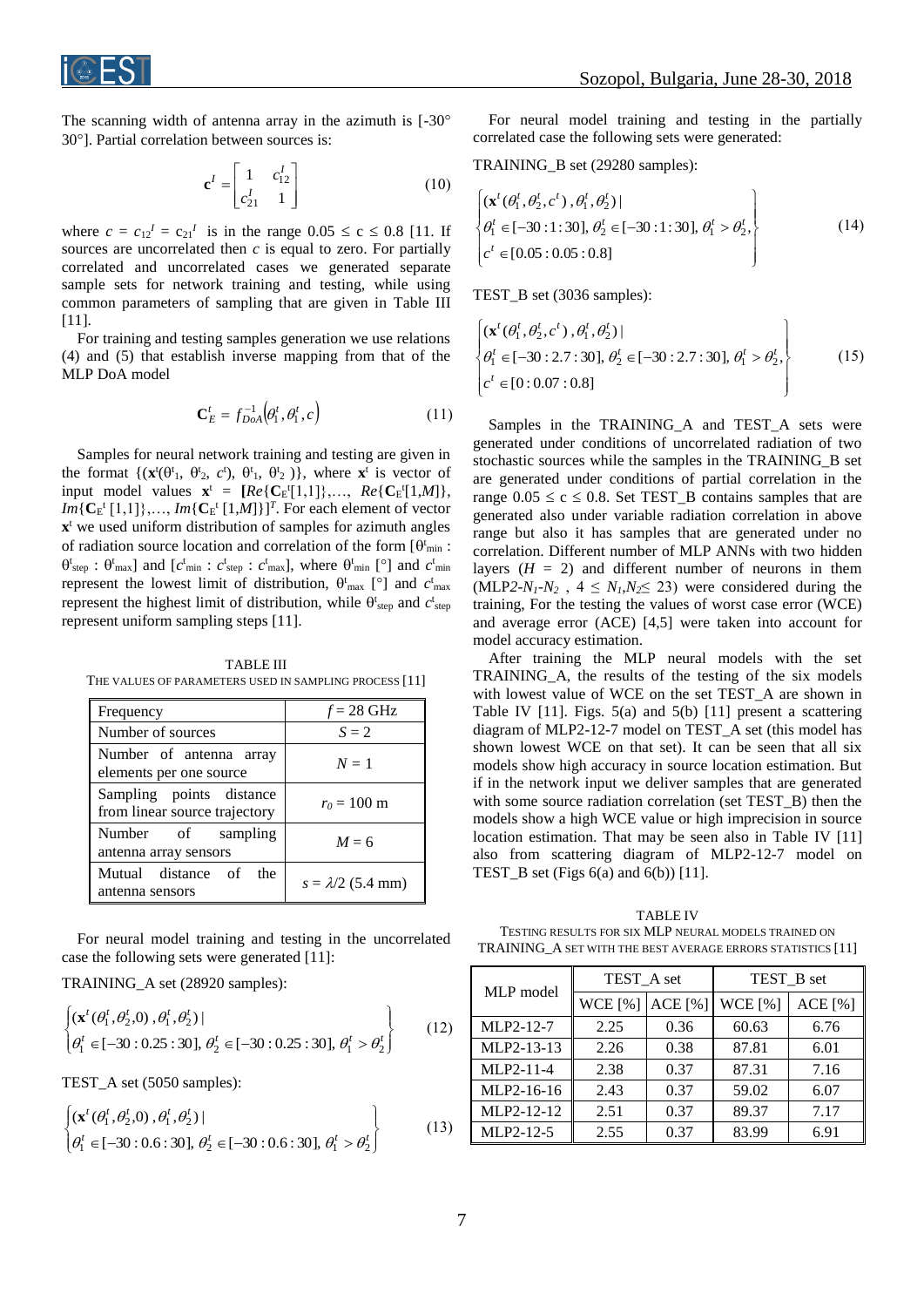

Figure 5: Scattering diagram of MLP2-12-7 model  $\theta_l$  output (a), and  $\theta_2$  output (b), on TEST\_A set [11]

After training MLP neural models on the set TRAINING\_B, the results from testing of six models with lowest value for WCE on set TEST\_B are shown in Table V [11]. In Figs.  $7(a)$  and  $7(b)$  [11] we may see scattering diagram of the MLP2-22-22 model on the set TEST\_B (this model has shown lowest value of WCE on that set). It can be seen that the model MLP2-22-22 has a satisfactory accuracy in angle position determination when we use samples for different partial correlations of sources.

TABLE V TESTING RESULTS FOR SIX MLP NEURAL MODELS TRAINED ON TRAINING\_B SET WITH THE BEST AVERAGE ERRORS STATISTICS [11]

| MLP model  | TEST B set |         |
|------------|------------|---------|
|            | WCE [%]    | ACE [%] |
| MLP2-22-22 | 4.53       | 0.35    |
| MLP2-23-23 | 5.58       | 0.33    |
| MLP2-22-20 | 5.70       | 0.36    |
| MLP2-18-16 | 5.74       | 0.36    |
| MLP2-18-18 | 6.33       | 0.34    |
| MLP2-16-16 | 8.27       | 0.35    |



(b)

Figure 6: Scattering diagram of MLP2-12-7 model  $\theta_l$  output (a), and  $\theta_2$  output (b), on TEST\_B set [11]

## III. STOCHASTIC SOURCE LOCATION BASED ON 2D DOA ANN MODELING

## *III.A. Correlation matrix calculation for 2D source movement*

For 2D movement scenarios, Eqs.(2-3) have to be modified [14]:

$$
\mathbf{M}(\theta,\varphi) = jz_0 \frac{F(\theta,\varphi)}{2\pi}.
$$
\n
$$
\left[ \frac{e^{jkr_1^{(1)}}}{r_1^{(1)}} \cdots \frac{e^{jkr_N^{(1)}}}{r_N^{(1)}} \frac{e^{jkr_1^{(2)}}}{r_1^{(2)}} \cdots \frac{e^{jkr_N^{(2)}}}{r_N^{(2)}} \cdots \frac{e^{jkr_1^{(S)}}}{r_1^{(S)}} \cdots \frac{e^{jkr_N^{(S)}}}{r_N^{(S)}} \right] (16)
$$
\n
$$
E(\theta,\varphi) = \mathbf{M}(\theta,\varphi) \mathbf{I} \qquad (17)
$$

where  $r_i^{(j)}$  is the distance between *i*-th element in antenna array, representing *j*-th stochastic source, and the sampling point in far-field. The correlation matrix of signals received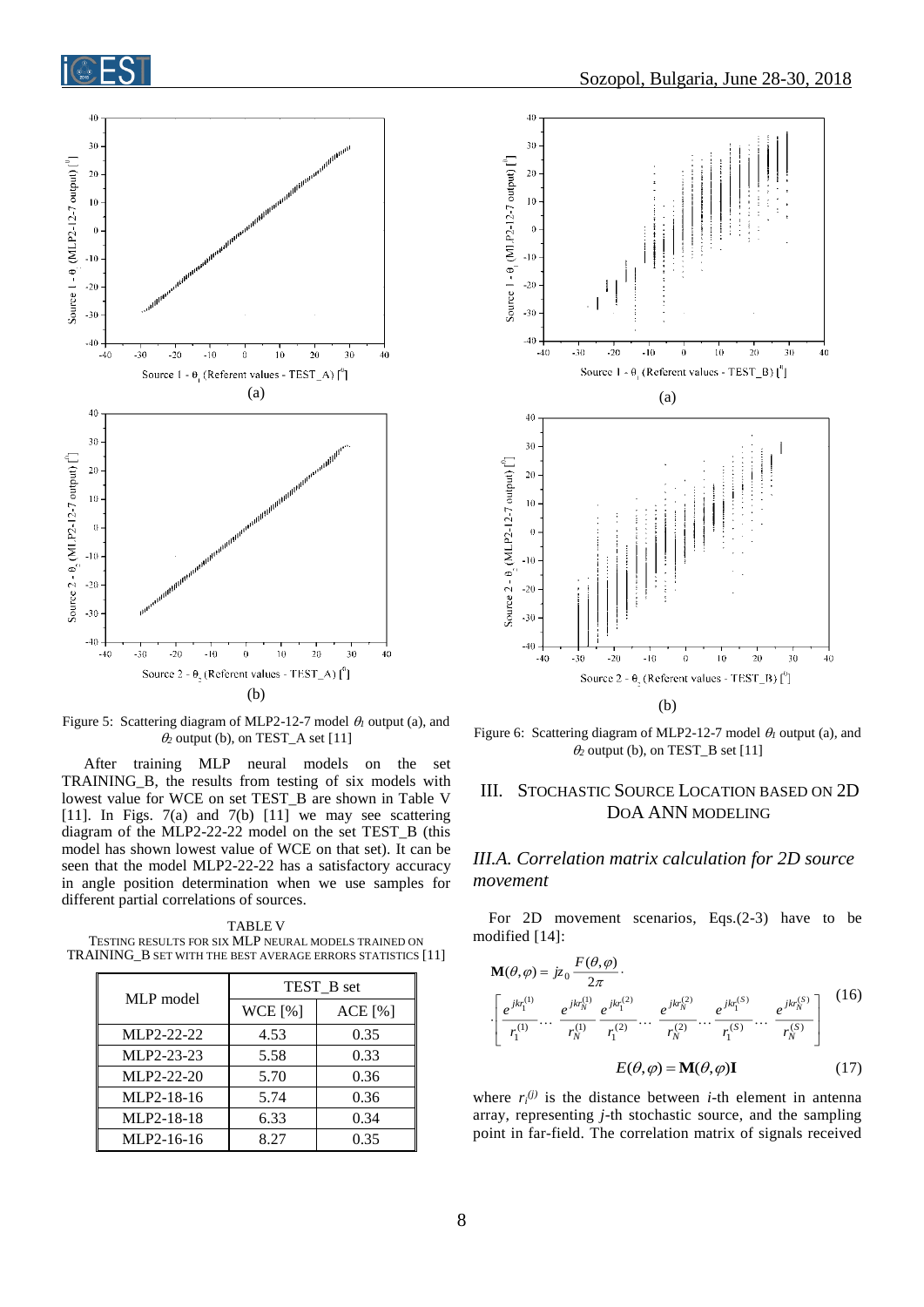

in these sampling points can be obtained from the correlation matrix of antenna elements feed currents as [14]:



Figure 7: Scattering diagram of MLP2-22-22 model  $\theta_l$  output (a), and  $\theta_2$  output (b), on TEST\_B set [11]

$$
\mathbf{C}_{E}[i, j] = \mathbf{M}(\theta_i, \varphi_i) \mathbf{c}^T \mathbf{M}(\theta_j, \varphi_j)^H
$$
  
\n
$$
i = 1,..., M \quad j = 1,..., M
$$
 (18)

Spatial angles  $\theta$  and  $\varphi$  in Eqs.(16) and (17)  $\theta$  describe stochastic source location with respect to the selected sampling point in far-field,  $F(\theta,\varphi)$  is the radiation characteristic of the antenna array element and *r<sup>s</sup>* the distance between *s*-th stochastic EM source and selected sampling point. When a rectangular antenna array of dimensions  $M \times P$  is used at the reception, the far-field sampling points correspond to the positions of elements of this array and their total number will be *K*=*MP*. In our scenario shown in Fig.8, *S* stochastic sources are moving independently from each other in a plane parallel to the rectangular antenna array [14]. Axes of dipoles representing stochastic sources are lying in the plane in which sources are

moving and they are parallel to the *x*-axis so that their radiation in the direction of sampling points can be approximated with isotropic radiation. The distance between



Figure 8: The position of stochastic EM sources in *x*-*y* plane with respect to the location of sampling points in the far-field scan area [14].

while the distance between elements along the *y*-axis is *dy*. The distance between the plane of planar receiving antenna array and the plane in which stochastic sources are moving is  $r_0$ . When the mapping from Eq.(18) is applied separately on each of the sampling points, the appropriate distance between *s*-th stochastic source and the sampling point at the position of (*m*,*p*) sensor of planar receiving array is [14]:

$$
r_{mp}^{(s)} = \frac{r_0}{\cos \varphi_{mp}^{(s)} \cos \theta_{mp}^{(s)}}
$$
(19)

where  $r_0$  represents the distance between the plane of planar receiving antenna array and the plane is which *S* stochastic sources are moving, while  $\theta_{mp}^{(s)}$  and  $\varphi_{mp}^{(s)}$  are spatial angles related to the position of *s*-th source with respect to the (*m*,*p*) sensor position and they are [14]:

$$
\theta_{mp}^{(s)} = \arctan\left[\tan\theta_{11}^{(s)} - \frac{(m-1)\cdot dx}{r_0}\right]
$$
 (20)

$$
\varphi_{mp}^{(s)} = \arctan\left[\tan\varphi_{11}^{(s)} - \frac{(p-1)\cdot dy}{r_0}\right]
$$
 (21)

where  $\theta_{II}^{(s)}$  and  $\varphi_{II}^{(s)}$  are spatial angles related to the position of *s*-th source with respect to the referent  $(1,1)$ position of antenna array (referent sensor of array). Angles  $\theta_{II}^{(s)}$  and  $\varphi_{II}^{(s)}$  represent at the same time the angular  $(\theta,\varphi)$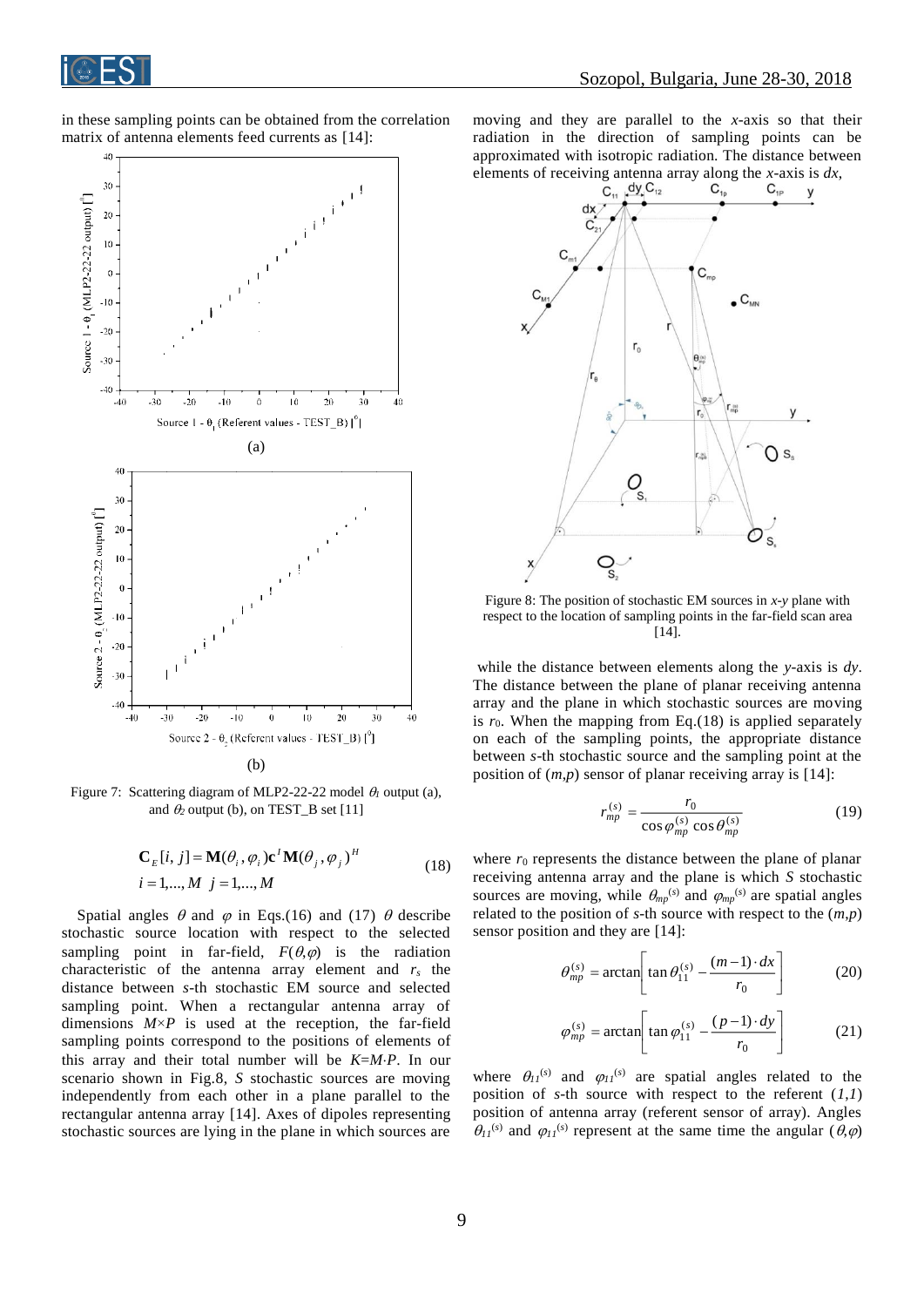

position of *s*-th stochastic source with respect to the planar receiving antenna array so that  $\theta_{II}^{(s)} = \theta$  and  $\varphi_{II}^{(s)} = \varphi$ .

Correlation matrix of signals in sampling points is defined as [14]:

$$
\widetilde{\mathbf{C}}_E[i, j] = \mathbf{M}(\theta \begin{bmatrix} i \\ \frac{j}{p} \end{bmatrix} + i) \begin{bmatrix} i - \frac{j}{p} \end{bmatrix}, \theta \begin{bmatrix} i \\ \frac{j}{p} \end{bmatrix} + i) \begin{bmatrix} i - \frac{j}{p} \end{bmatrix} \mathbf{C}^T \mathbf{M}(\theta \begin{bmatrix} j \\ \frac{j}{p} \end{bmatrix} + i) \begin{bmatrix} j - \frac{j}{p} \end{bmatrix}, \theta \begin{bmatrix} j \\ \frac{j}{p} \end{bmatrix} + i) \begin{bmatrix} j - \frac{j}{p} \end{bmatrix} \mathbf{C}^T \mathbf{M}(\theta \begin{bmatrix} j \\ \frac{j}{p} \end{bmatrix} + i) \begin{bmatrix} j - \frac{j}{p} \end{bmatrix}, \theta \begin{bmatrix} j - \frac{j}{p} \end{bmatrix} \mathbf{C}^T \mathbf{M}(\theta \begin{bmatrix} j \\ \frac{j}{p} \end{bmatrix} + i) \begin{bmatrix} j - \frac{j}{p} \end{bmatrix} \mathbf{C}^T \mathbf{M}(\theta \begin{bmatrix} j \\ \frac{j}{p} \end{bmatrix} + i) \begin{bmatrix} j - \frac{j}{p} \end{bmatrix} \mathbf{C}^T \mathbf{M}(\theta \begin{bmatrix} j \\ \frac{j}{p} \end{bmatrix} + i) \begin{bmatrix} j - \frac{j}{p} \end{bmatrix} \mathbf{C}^T \mathbf{M}(\theta \begin{bmatrix} j \\ \frac{j}{p} \end{bmatrix} + i) \begin{bmatrix} j - \frac{j}{p} \end{bmatrix} \mathbf{C}^T \mathbf{M}(\theta \begin{bmatrix} j \\ \frac{j}{p} \end{bmatrix} + i) \begin{bmatrix} j - \frac{j}{p} \end{bmatrix} \mathbf{C}^T \mathbf{M}(\theta \begin{bmatrix} j \\ \frac{j}{p} \end{bmatrix} + i) \begin{bmatrix} j - \frac{j}{p} \end{bmatrix} \mathbf{C}^T \mathbf{M}(\theta \begin{bmatrix} j \\ \frac{j}{p} \end{bmatrix} + i) \begin{bmatrix} j - \frac{j}{p} \end{bmatrix} \mathbf{C}^T \mathbf{M}(\theta \begin{bmatrix} j \\ \frac{j}{p} \end{bmatrix} + i) \begin{bmatrix} j - \frac
$$

From Eq.(16) vector **M** is determined, and then according to the angular position of stochastic EM source with respect to the sampling points, the elements of correlation matrix can be calculated using Eq.(18). Matrix elements are normalized with respect to the first matrix element [14]

$$
\mathbf{C}_E = \frac{1}{\tilde{C}_{E11}} \cdot \tilde{\mathbf{C}}_E
$$
 (23)

in order to obtain in our considered scenario the correlation matrix that does not depend on value  $r_0$ . For the training of neural network it is sufficient to use only the first row of matrix  $C_E$  ( $[C_{E11}, C_{E12}, \ldots, C_{E1K}]$ ) due to the fact that this row contains sufficient information for determination of angular coordinates of stochastic sources [14].

## *III.B. Neural model for 2D DoA estimation*

The neural model, based on MLP ANN, is trained to extract information about position of *S* stochastic sources in azimuth and elevation planes from the correlation matrix **C***<sup>E</sup>* [14]:

$$
\left[\varphi_1 \ \theta_1 \ \varphi_2 \ \theta_2 \dots \ \varphi_s \ \theta_s \ \dots \ \varphi_S \ \theta_S \right]^T = f(\mathbf{C}_E) \tag{24}
$$

where  $[\varphi_1 \theta_1 \varphi_2 \theta_2 \dots \varphi_s \theta_s \dots \varphi_s \theta_s]^T$  is vector of spatial angles of arrival of the stochastic sources radiation. The architecture of developed neural model is shown in Fig.9, while Eqs.(8-9) from II.C section are also used here.



Figure 9: Architecture of MLP neural model for 2D DOA estimation of stochastic EM source signals in *x*-*y* plane [14]

Again as in II.B section, in order to perform mapping it is sufficient to take only the first column of correlation matrix and therefore  $y_0 = [\text{Re}\{C_E[1,1]\},\ldots, \text{Re}\{C_E[1,K]\},\ldots]$  $Im{C_E[1,1)},..., Im{C_E[1,K]}$ . Also, output of the neural network model is given as  $[\varphi_1 \ \theta_1 \ \varphi_2 \ \theta_2 \dots \ \varphi_s \ \theta_s \dots \ \varphi_s \ \theta_s]^T$  $w_{H+1}y_H$  where  $w_{H+1}$  is a connection weight matrix between neurons of last hidden layer and neurons in output layer. The optimization of weight matrices  $w_1$ ,  $w_2$ ,...,  $w_H$ ,  $w_{H+1}$  and biases values during the training allows ANN to approximate the mapping with the desired accuracy.

## *III.C. 2D DoA estimation - modelling results for uncorrelated sources*

The application of neural model for the 2D DoA estimation of uncorrelated stochastic sources will be illustrated here on the example of one moveable sources (*S*=1). Stochastic source is represented with an array of two elements (*N*=2) with isotropic characteristics and with uncorrelated currents supply so that  $c^I$  is the unit diagonal matrix. Signal is sampled in the far-field in nine points that correspond to the rectangular  $M \times P = 3 \times 3$  antenna array  $(K=M \cdot P = 9)$  [13]. Table VI provides the values of parameters for the the scenarios used to generate samples for training the neural models [13]. Sets of samples for training and testing of the MLP models were generated by using Eqs.(18) and (22). Any combination of angles  $\theta$  and  $\varphi$  which is defined by the distribution patterns associated with the vector of 18 elements, represents the first type of signal correlation matrix (9 elements for the real part , and 9 elements in the imaginary part of the complex value of the first type correlation matrix).

TABLE VI THE VALUES OF PARAMETERS USED IN SAMPLING PROCESS [13]

| Frequency                                             | $f = 22$<br><b>GHz</b> |
|-------------------------------------------------------|------------------------|
| Number of antenna array elements per one source       | $N=2$                  |
| Sampling points distance from source trajectory       | $r_0 = 600$ km         |
| Number of sampling points along $x$ axis              | $M = 3$                |
| Mutual distance of the sampling points along $x$ axis | $s = \lambda/2$        |
| Number of sampling points along $y$ axis              | $P = 3$                |
| Mutual distance of the sampling points along y axis   | $h = \lambda/2$        |

TABLE VII TESTING RESULTS FOR SIX MLP NEURAL MODELS WITH THE BEST AVERAGE ERRORS STATISTICS [13]

| MLP model  | WCE [%] | ACE [%] |
|------------|---------|---------|
| MLP2-15-11 | 2.52    | 0.38    |
| MLP2-12-12 | 2.74    | 0.39    |
| MLP2-18-14 | 2.78    | 0.38    |
| MLP4-13-13 | 2.79    | 0.37    |
| MLP2-20-10 | 2.80    | 0.38    |
| MLP2-18-7  | 2.79    | 0.38    |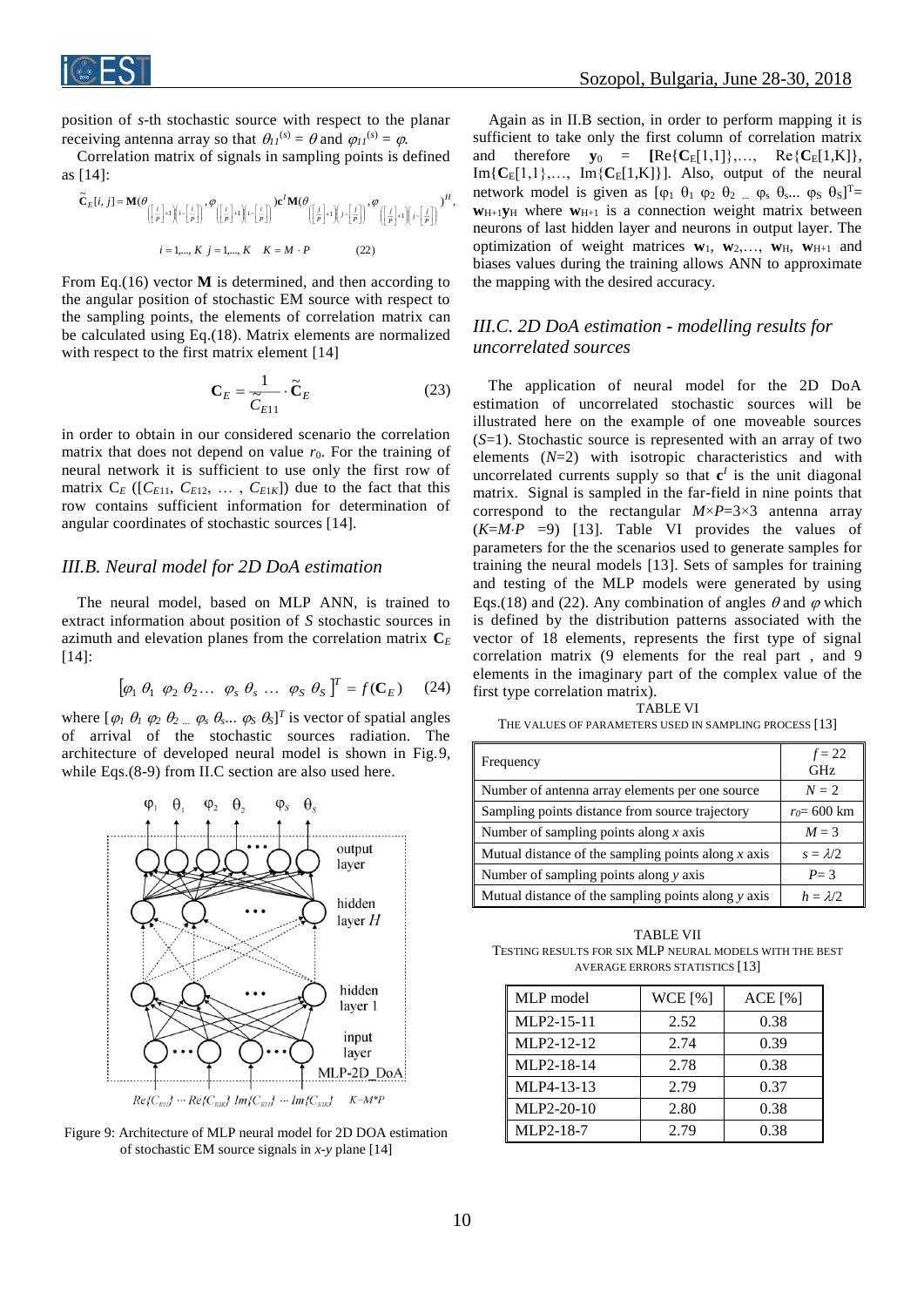

A set of 14641 samples was created for training applying uniform distribution of  $\theta$  and  $\varphi$  with 0.5° step in the range [- $30^\circ$   $30^\circ$ ] and with a  $0.5^\circ$  step. Quazi-Newton method with prescribed accuracy of  $10^{-4}$  is used for the training algorithm. Testing set with 7396 samples is providing with uniform distribution of  $\theta$  and  $\varphi$  angles in the range [-30°  $30^{\circ}$ ] with a 0.7 $^{\circ}$  step. The testing results for six MLP models with the lowest average (ACE) and worst case error (WCE) are shown in Table VII, and MLP2-15-11 is chosen as representative neural model. A close agreement between the output values of neural model and referent  $\theta$  and  $\varphi$  values can be observed thorough the scattering diagram of testing samples set shown in Figs.10 and 11 [13].



Figure 10: Scattering diagram of MLP2-15-11 model  $\theta$  output [13]



Figure 11: Scattering diagram of MLP2-15-11 model  $\varphi$  output [13]

MLP2-15-11 model was employed to track the movement of the hypothetic stochastic source on earth's surface in a square area in size  $800 \times 800$  km. The source position was varied along the test trajectory described by the function  $y = 3.10^{-6} \cdot (x-10^5)^2 - 3.10^5$  where *x* and *y* are relative latitude and longitude expressed in meters. Evaluation paths of origin was carried out by sampling in time the correlation matrix of the

69 points shown in Figure 12 [13]. A satisfactory agreement can be observed between the values of the source positions which war estimated by the neuron model and the referent source trajectory.



Figure 12: A simulation of localization and tracking the movement of the hypothetic source of stochastic radiation on earth's surface with the MLP2-15-11 model [13]

### IV. CONCLUSION

Overview of using MLP ANNs for the localization of stochastic EM sources was given in the paper. It was illustrated that the develop neural models can be used for efficient and accurate 1D and 2D estimation of electromagnetic radiation originating from either uncorrelated or partially correlated stochastic sources. Future research will be focused to the more general 2D DOA estimation of multiple stochastic sources with different signal level and at arbitrary angular and radial distances from the reception point.

#### ACKNOWLEDGEMENT

This work has been supported by the Ministry for Education, Science and Technological Development of Serbia, projects number TR32052 and TR32054.

#### **REFERENCES**

- [1] B. Allen, M. Ghavami, *Adaptive Array Systems: fundamentals and applications*, Wiley, 2005
- [2] L. C. Godara, *Smart Antennas*, CRC Press LLC, 2004
- [3] R. Schmidt, "Multiple emitter location and signal parameter estimation", *IEEE Transactions on Antennas and Propagation*, vol. 34, no. 3, pp. 276-28, 1986.
- [4] C. G. Christodoulou, M. Georgiopoulos, *Application of neural networks in electromagnetics*, Artech House, December 2000.
- [5] A. H. El Zooghby, C. G. Christodoulou, M. Georgiopoulos, "A neural network based smart antenna for multiple source